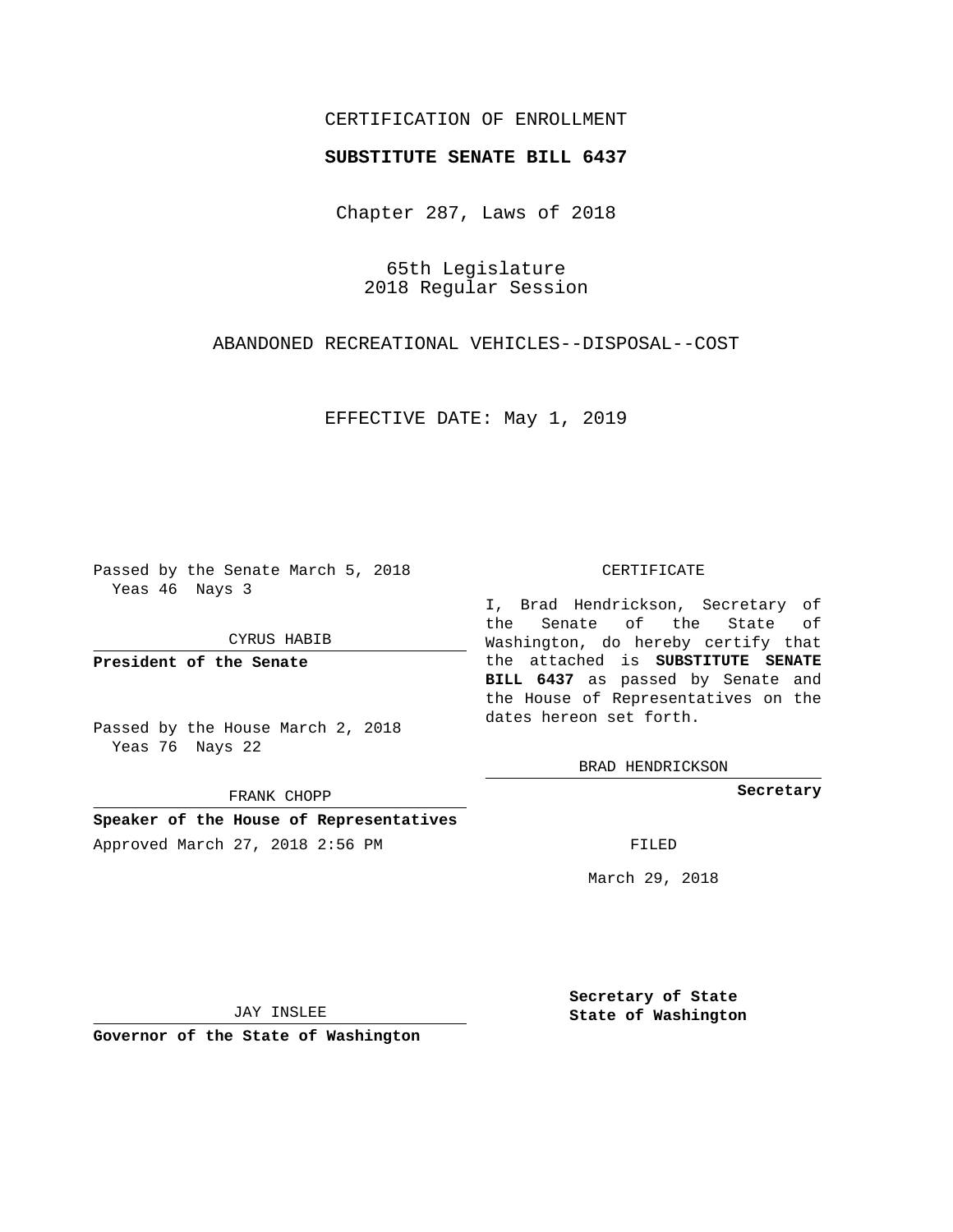## **SUBSTITUTE SENATE BILL 6437**

AS AMENDED BY THE HOUSE

Passed Legislature - 2018 Regular Session

# **State of Washington 65th Legislature 2018 Regular Session**

**By** Senate Transportation (originally sponsored by Senator King) READ FIRST TIME 02/06/18.

 AN ACT Relating to the disposal of recreational vehicles abandoned on public property; amending RCW 46.79.110 and 46.80.020; reenacting and amending RCW 43.84.092; adding a new section to chapter 46.55 RCW; adding a new section to chapter 46.17 RCW; adding a new section to chapter 46.68 RCW; adding a new chapter to Title 46 RCW; creating new sections; and providing an effective date.

BE IT ENACTED BY THE LEGISLATURE OF THE STATE OF WASHINGTON:

NEW SECTION. **Sec. 1.** The legislature finds that:

 (1) Registered tow truck operators have continuing problems involving the disposal of recreational vehicles that have been impounded and abandoned pursuant to chapter 46.55 RCW;

 (2) Traditional methods of disposal are no longer adequate to meet the increasing problem of abandoned recreational vehicles in 14 Washington state;

 (3) Abandoned recreational vehicles continue to be a hazard to the health and safety of citizens, business owners, and the 17 environment; and

 (4) Adequate funding is necessary to resolve the problem of abandoned recreational vehicles in a manner that is environmentally friendly and economically sound so that registered tow truck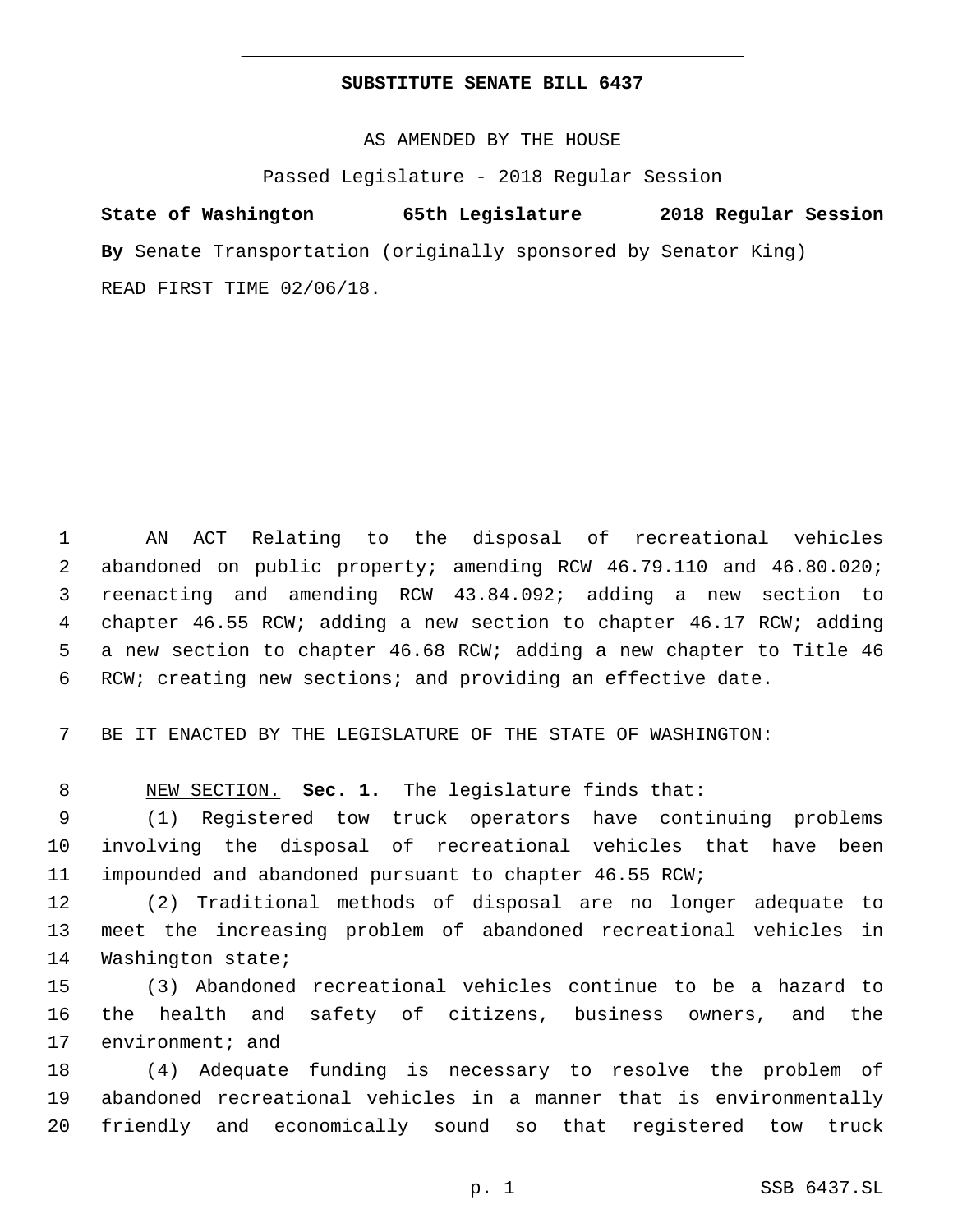operators may be successful in their duties of public impounding, 2 transporting, and storing unauthorized vehicles.

 NEW SECTION. **Sec. 2.** A new section is added to chapter 46.55 4 RCW to read as follows:

 (1) A registered tow truck operator may transport an abandoned recreational vehicle under section 5 of this act without being licensed as a hulk hauler. The transport of an abandoned recreational vehicle by a registered tow truck operator under this chapter must be completed by utilizing a reasonable, direct, and safe route on the 10 date of transport.

 (2) A registered tow truck operator must provide a written record of the delivery to a licensed dismantler or authorized disposal site for each abandoned recreational vehicle by use of an abandoned vehicle report or junk vehicle affidavit to be sent to the department. A copy of the report must be maintained in the vehicle transaction file. Completion of the report relieves the registered tow truck operator from any civil or criminal liability for the disposal of a properly processed abandoned recreational vehicle.

 **Sec. 3.** RCW 46.79.110 and 2001 c 64 s 12 are each amended to read as follows:20

21 Nothing contained in this chapter shall be construed to prohibit: Any individual not engaged in business as a hulk hauler or scrap processor from towing any vehicle owned by him or her to any vehicle 24 wrecker or scrap processor, or a registered tow truck operator from transporting an abandoned recreational vehicle under section 5 of 26 this act in compliance with this chapter.

 NEW SECTION. **Sec. 4.** A new section is added to chapter 46.17 28 RCW to read as follows:

 (1) Before accepting an application for a registration for a recreational vehicle, the department, county auditor, or other agent, or subagent appointed by the director, shall require an applicant to pay a six-dollar fee in addition to any other fees and taxes required 33 by law.

 (2) The abandoned recreational disposal fee must be deposited into the abandoned recreational vehicle disposal account created in 36 section 6 of this act.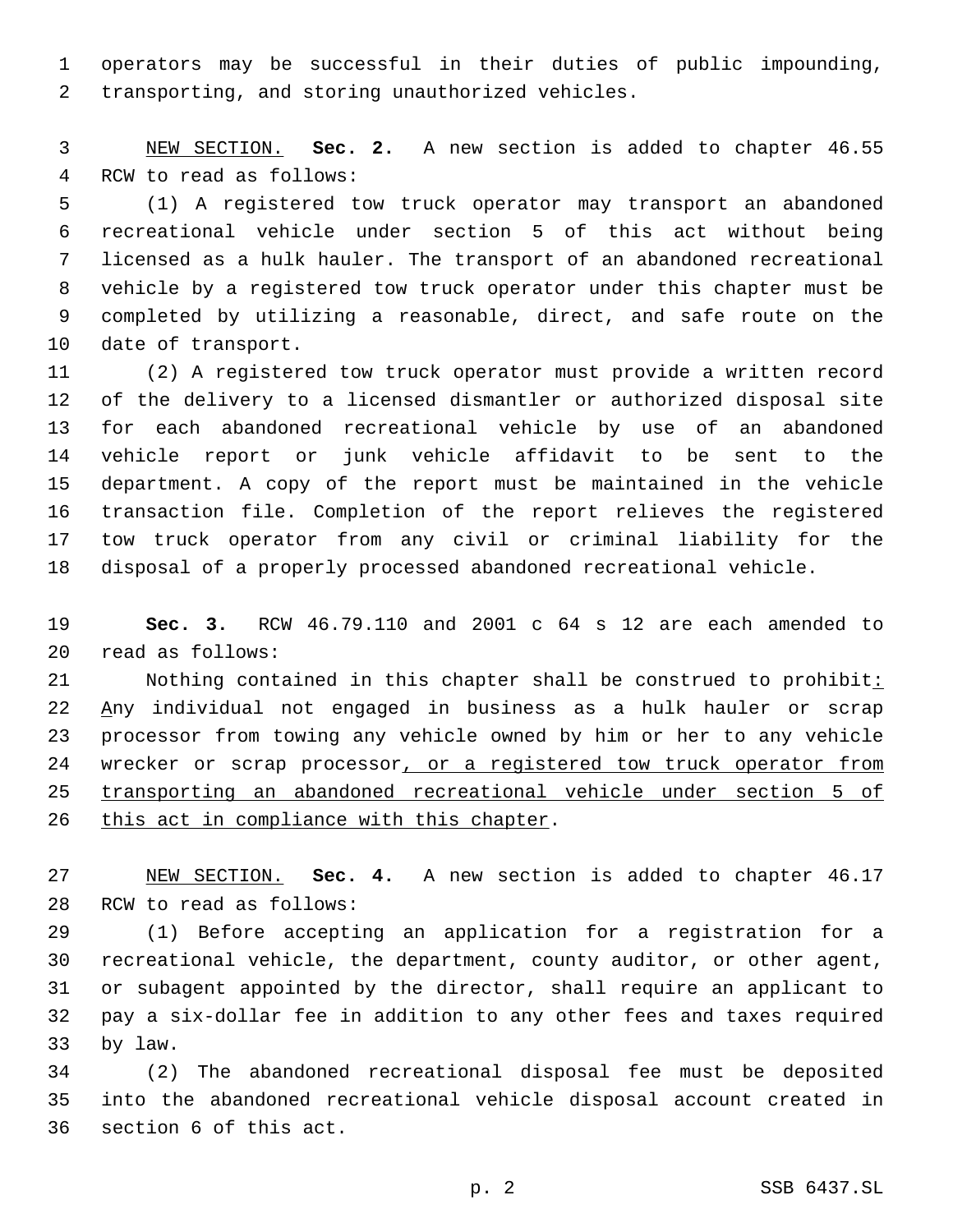(3) For the purposes of this section, "recreational vehicle" means a camper, motor home, or travel trailer.2

 NEW SECTION. **Sec. 5.** (1) A registered tow truck operator, as defined in RCW 46.55.010, vehicle wrecker, as defined in RCW 46.80.010, or scrap processor, as defined in RCW 46.79.010, and scrap metal businesses, as defined in RCW 19.290.010, may apply to the department on a form prescribed by the department for cost reimbursement for the towing, transport, storage, dismantling, and disposal of abandoned recreational vehicles from public property.

 (2) The department may only use funds under section 6 of this act for cost reimbursement for the towing, transport, storage, dismantling, and disposal of abandoned recreational vehicles. The department may not authorize reimbursements that total more than ten thousand dollars per vehicle for which cost reimbursements are 15 requested.

 (3) After consulting with the 2017 stakeholder group, the department may develop rules including, but not limited to, towing, transport, storage, dismantling, and disposal rates, application form and contents, and cost reimbursement and the reimbursement process, 20 to implement this section.

 (4) The department shall convene a stakeholder work group every two years, with the first meeting to be held within twelve months of rule adoption, to make recommendations on rule amendments.

 (5) For the purposes of this section, an "abandoned recreational vehicle" means a camper, motorhome, or travel trailer that has been impounded from public property, abandoned pursuant to chapter 46.55 RCW, and received no bids at auction, or declared an abandoned junk vehicle by a law enforcement officer, pursuant to chapter 46.55 RCW, 29 while on public property.

 NEW SECTION. **Sec. 6.** A new section is added to chapter 46.68 31 RCW to read as follows:

 (1) The abandoned recreational vehicle disposal account is created in the state treasury. All receipts from the fee imposed in section 4 of this act must be deposited into the account. The account may receive fund transfers and appropriations from the general fund, as well as gifts, grants, and endowments from public or private sources, in trust or otherwise, for the use and benefit of the purposes of this act and expend any income according to the terms of

p. 3 SSB 6437.SL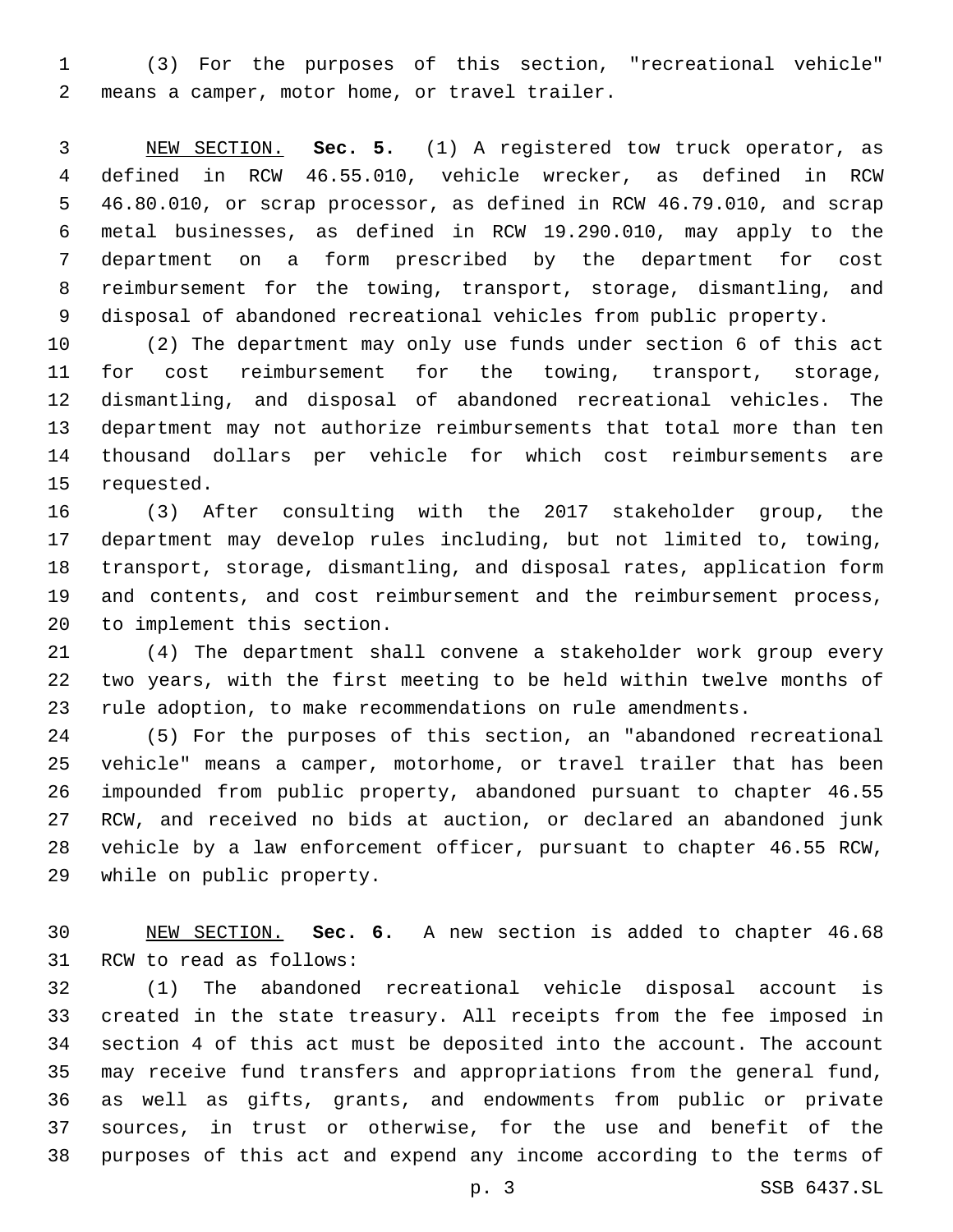the gifts, grants, or endowments, provided that those terms do not conflict with any provisions of this section or any guidelines developed to prioritize reimbursement of removal projects associated 4 with this act.

 (2) Moneys in the account may be spent only after appropriation. Expenditures from the account may be used only by the department to reimburse registered tow truck operators and licensed dismantlers for up to one hundred percent of the total reasonable and auditable administrative costs for transport, dismantling, and disposal of abandoned recreational vehicles under section 5 of this act when the last registered owner is unknown after a reasonable search effort. Compliance with RCW 46.55.100 is considered a reasonable effort to locate the last registered owner of the abandoned recreational vehicle. Any funds received by the registered tow truck operators or licensed dismantlers through collection efforts from the last owner of record shall be turned over to the department for vehicles 17 reimbursed under section 5 of this act.

 (3) Funds in the account resulting from transfers from the general fund must be used to reimburse one hundred percent of eligible costs up to a limit of ten thousand dollars per vehicle for 21 which cost reimbursements are requested.

 (4) In each fiscal biennium, beginning in the 2019-2021 fiscal biennium, up to fifteen percent of the expenditures from the account may be used for administrative expenses of the department in 25 implementing this chapter.

 **Sec. 7.** RCW 43.84.092 and 2017 3rd sp.s. c 25 s 50, 2017 3rd sp.s. c 12 s 12, and 2017 c 290 s 8 are each reenacted and amended to read as follows:28

 (1) All earnings of investments of surplus balances in the state treasury shall be deposited to the treasury income account, which account is hereby established in the state treasury.

 (2) The treasury income account shall be utilized to pay or receive funds associated with federal programs as required by the federal cash management improvement act of 1990. The treasury income account is subject in all respects to chapter 43.88 RCW, but no appropriation is required for refunds or allocations of interest earnings required by the cash management improvement act. Refunds of interest to the federal treasury required under the cash management improvement act fall under RCW 43.88.180 and shall not require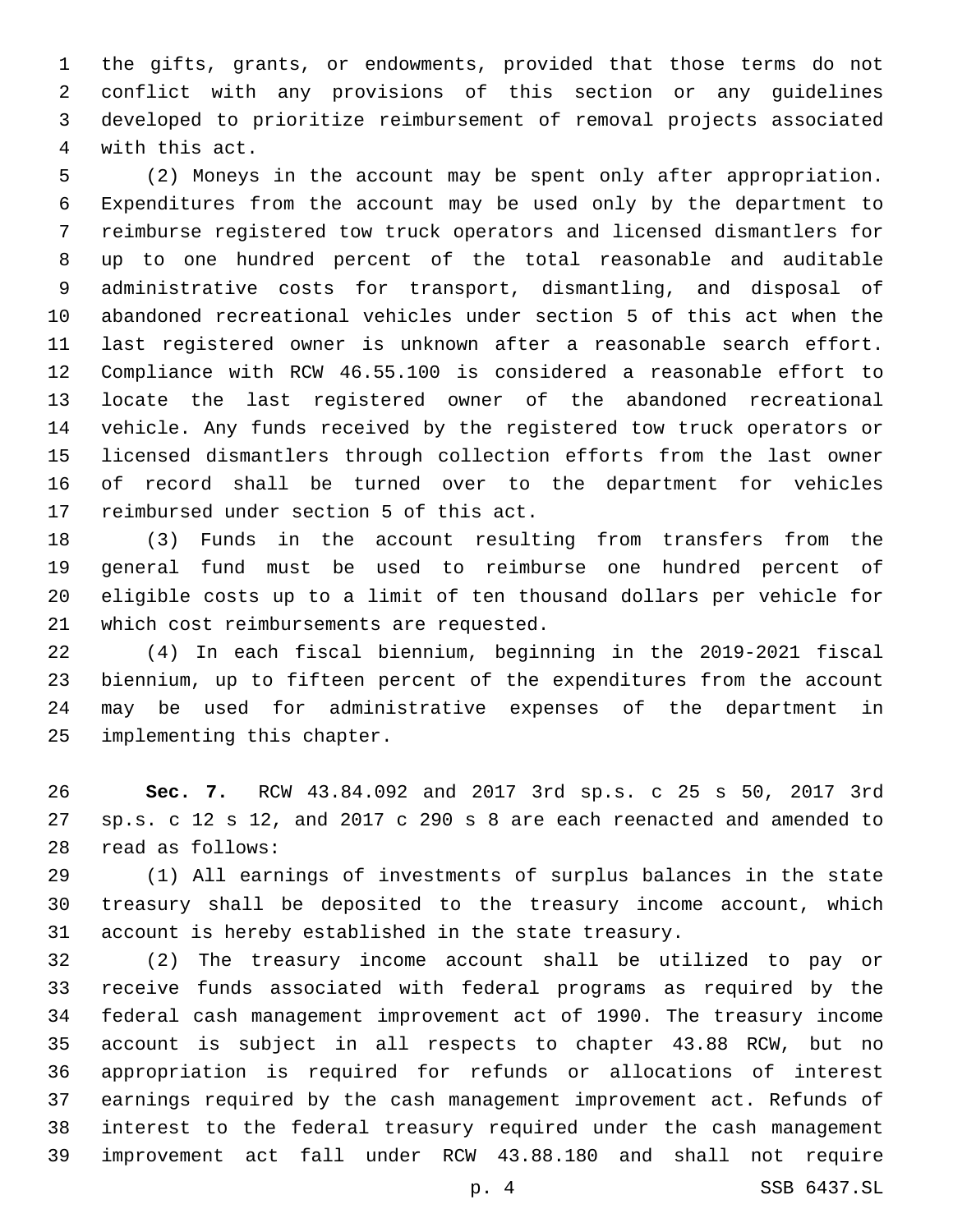appropriation. The office of financial management shall determine the amounts due to or from the federal government pursuant to the cash management improvement act. The office of financial management may direct transfers of funds between accounts as deemed necessary to implement the provisions of the cash management improvement act, and this subsection. Refunds or allocations shall occur prior to the distributions of earnings set forth in subsection (4) of this 8 section.

 (3) Except for the provisions of RCW 43.84.160, the treasury income account may be utilized for the payment of purchased banking services on behalf of treasury funds including, but not limited to, depository, safekeeping, and disbursement functions for the state treasury and affected state agencies. The treasury income account is subject in all respects to chapter 43.88 RCW, but no appropriation is required for payments to financial institutions. Payments shall occur prior to distribution of earnings set forth in subsection (4) of this 17 section.

 (4) Monthly, the state treasurer shall distribute the earnings credited to the treasury income account. The state treasurer shall credit the general fund with all the earnings credited to the 21 treasury income account except:

 (a) The following accounts and funds shall receive their proportionate share of earnings based upon each account's and fund's average daily balance for the period: The abandoned recreational 25 vehicle disposal account, the aeronautics account, the aircraft search and rescue account, the Alaskan Way viaduct replacement project account, the brownfield redevelopment trust fund account, the budget stabilization account, the capital vessel replacement account, the capitol building construction account, the Cedar River channel construction and operation account, the Central Washington University capital projects account, the charitable, educational, penal and reformatory institutions account, the Chehalis basin account, the cleanup settlement account, the Columbia river basin water supply development account, the Columbia river basin taxable bond water supply development account, the Columbia river basin water supply revenue recovery account, the common school construction fund, the community forest trust account, the connecting Washington account, the county arterial preservation account, the county criminal justice assistance account, the deferred compensation administrative account, the deferred compensation principal account, the department of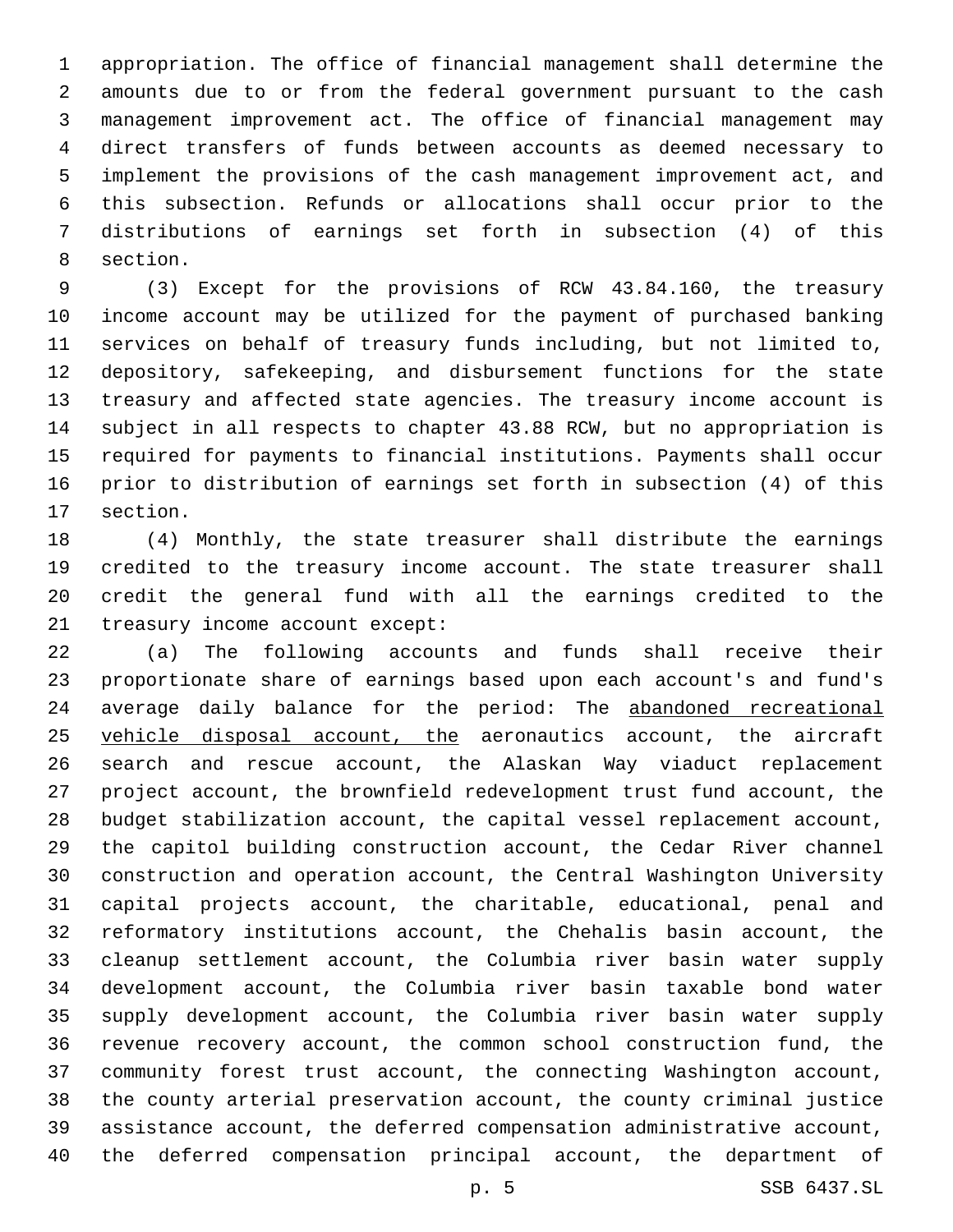licensing services account, the department of retirement systems expense account, the developmental disabilities community trust account, the diesel idle reduction account, the drinking water assistance account, the drinking water assistance administrative account, the early learning facilities development account, the early learning facilities revolving account, the Eastern Washington University capital projects account, the Interstate 405 express toll lanes operations account, the education construction fund, the education legacy trust account, the election account, the electric vehicle charging infrastructure account, the energy freedom account, the energy recovery act account, the essential rail assistance account, The Evergreen State College capital projects account, the federal forest revolving account, the ferry bond retirement fund, the freight mobility investment account, the freight mobility multimodal account, the grade crossing protective fund, the public health services account, the high capacity transportation account, the state higher education construction account, the higher education construction account, the highway bond retirement fund, the highway infrastructure account, the highway safety fund, the high occupancy toll lanes operations account, the hospital safety net assessment fund, the industrial insurance premium refund account, the judges' retirement account, the judicial retirement administrative account, the judicial retirement principal account, the local leasehold excise tax account, the local real estate excise tax account, the local sales and use tax account, the marine resources stewardship trust account, the medical aid account, the mobile home park relocation fund, the money-purchase retirement savings administrative account, the money-purchase retirement savings principal account, the motor vehicle fund, the motorcycle safety education account, the multimodal transportation account, the multiuse roadway safety account, the municipal criminal justice assistance account, the natural resources deposit account, the oyster reserve land account, the pension funding stabilization account, the perpetual surveillance and maintenance account, the pollution liability insurance agency underground storage tank revolving account, the public employees' retirement system plan 1 account, the public employees' retirement system combined plan 2 and plan 3 account, the public facilities construction loan revolving account beginning July 1, 2004, the public health supplemental account, the public works assistance account, the Puget Sound capital construction account, the Puget Sound ferry operations account, the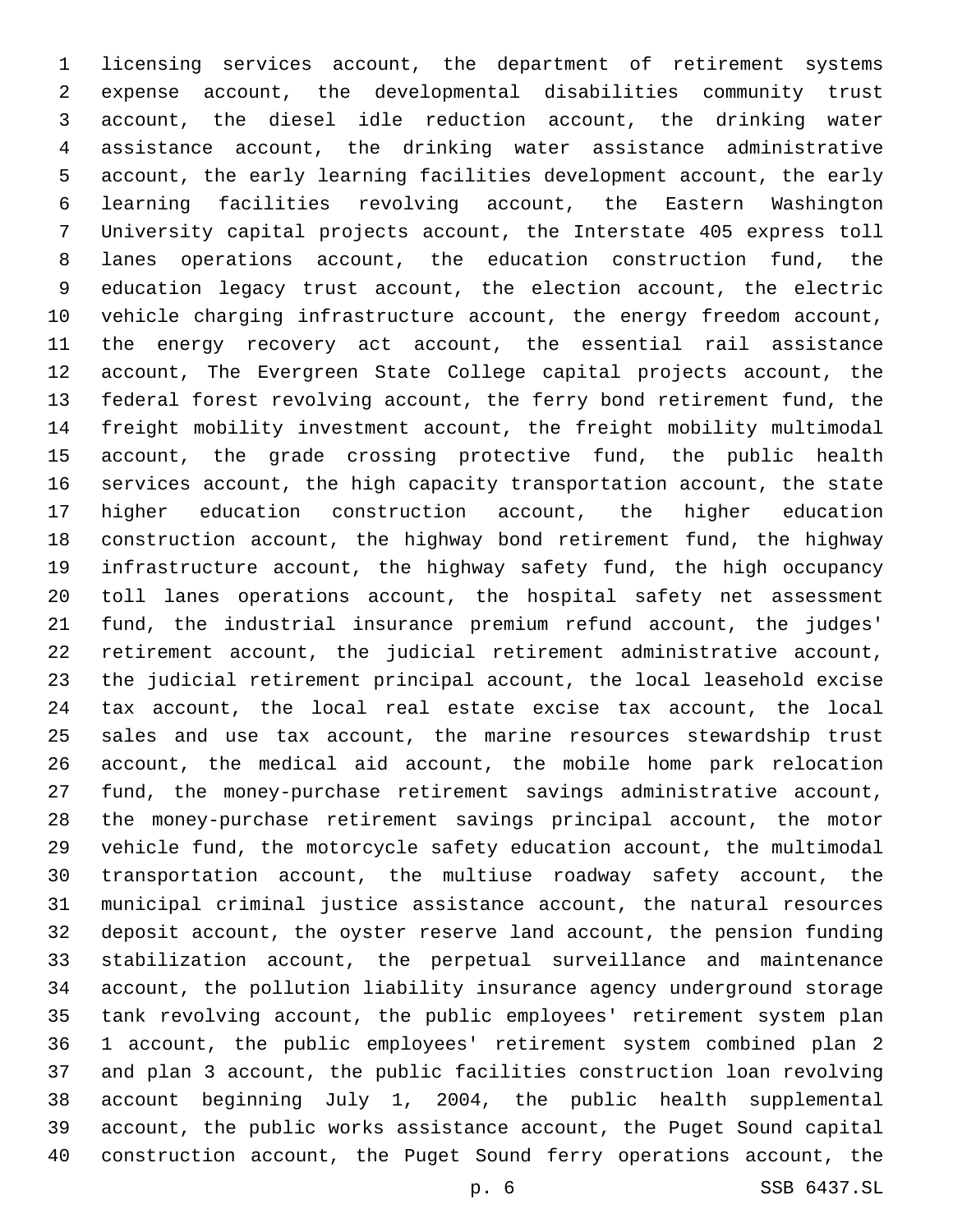Puget Sound taxpayer accountability account, the real estate appraiser commission account, the recreational vehicle account, the regional mobility grant program account, the resource management cost account, the rural arterial trust account, the rural mobility grant program account, the rural Washington loan fund, the sexual assault prevention and response account, the site closure account, the skilled nursing facility safety net trust fund, the small city pavement and sidewalk account, the special category C account, the special wildlife account, the state employees' insurance account, the state employees' insurance reserve account, the state investment board expense account, the state investment board commingled trust fund accounts, the state patrol highway account, the state route number 520 civil penalties account, the state route number 520 corridor account, the state wildlife account, the supplemental pension account, the Tacoma Narrows toll bridge account, the teachers' retirement system plan 1 account, the teachers' retirement system combined plan 2 and plan 3 account, the tobacco prevention and control account, the tobacco settlement account, the toll facility bond retirement account, the transportation 2003 account (nickel account), the transportation equipment fund, the transportation future funding program account, the transportation improvement account, the transportation improvement board bond retirement account, the transportation infrastructure account, the transportation partnership account, the traumatic brain injury account, the tuition recovery trust fund, the University of Washington bond retirement fund, the University of Washington building account, the volunteer firefighters' and reserve officers' relief and pension principal fund, the volunteer firefighters' and reserve officers' administrative fund, the Washington judicial retirement system account, the Washington law enforcement officers' and firefighters' system plan 1 retirement account, the Washington law enforcement officers' and firefighters' system plan 2 retirement account, the Washington public safety employees' plan 2 retirement account, the Washington school employees' retirement system combined plan 2 and 3 account, the Washington state health insurance pool account, the Washington state patrol retirement account, the Washington State University building account, the Washington State University bond retirement fund, the water pollution control revolving administration account, the water pollution control revolving fund, the Western Washington University capital projects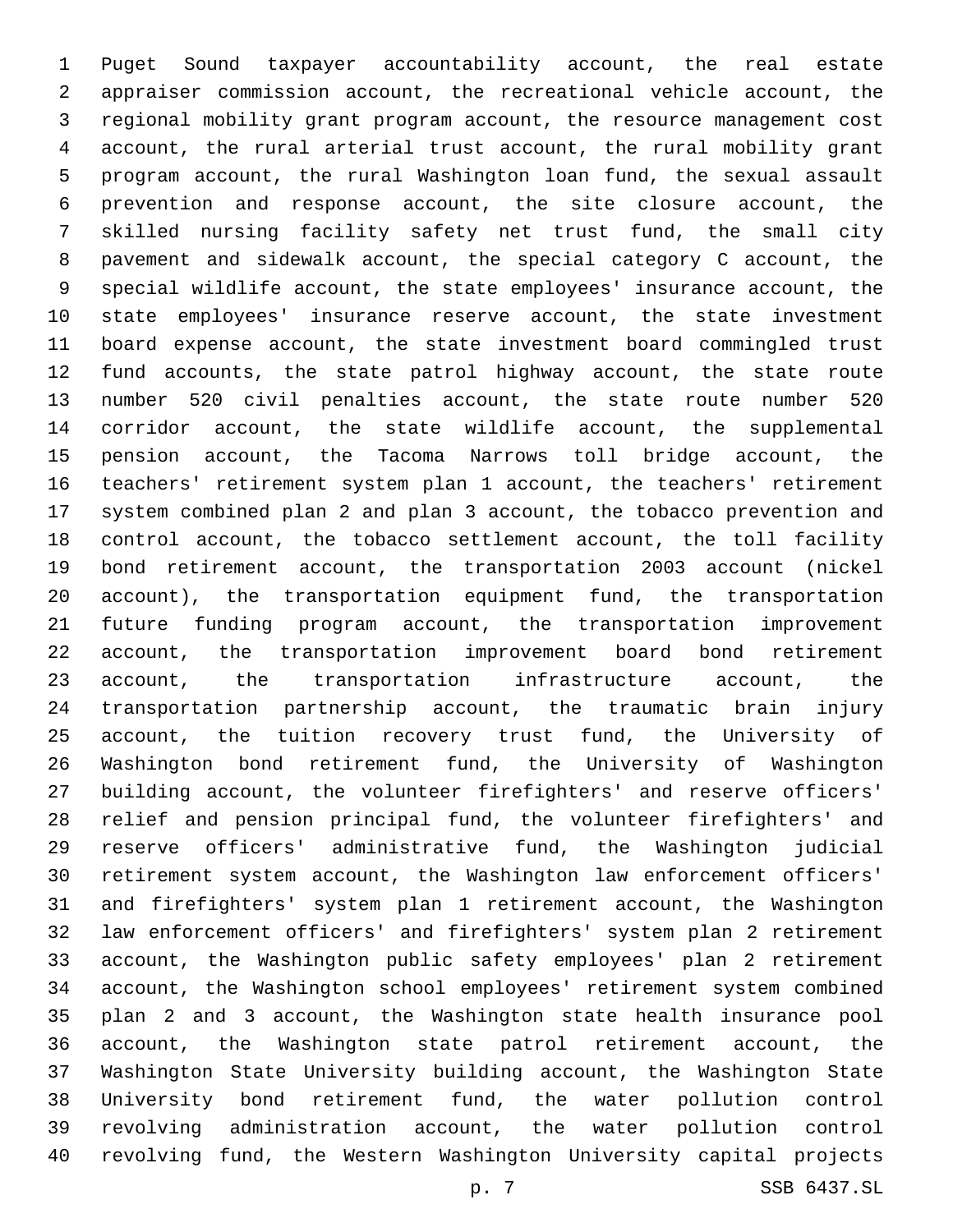account, the Yakima integrated plan implementation account, the Yakima integrated plan implementation revenue recovery account, and the Yakima integrated plan implementation taxable bond account. Earnings derived from investing balances of the agricultural permanent fund, the normal school permanent fund, the permanent common school fund, the scientific permanent fund, the state university permanent fund, and the state reclamation revolving account shall be allocated to their respective beneficiary accounts.

 (b) Any state agency that has independent authority over accounts or funds not statutorily required to be held in the state treasury that deposits funds into a fund or account in the state treasury pursuant to an agreement with the office of the state treasurer shall receive its proportionate share of earnings based upon each account's 14 or fund's average daily balance for the period.

 (5) In conformance with Article II, section 37 of the state Constitution, no treasury accounts or funds shall be allocated earnings without the specific affirmative directive of this section.

 **Sec. 8.** RCW 46.80.020 and 2003 c 53 s 253 are each amended to 19 read as follows:

20  $(1)(a)$  Except as provided in (b) of this subsection, it is unlawful for a person to engage in the business of wrecking vehicles without having first applied for and received a license.

 (b) As defined in chapter 70.95 RCW, a solid waste disposal site 24 that is compliant with all applicable regulations may wreck a nonmotorized abandoned recreational vehicle, as defined in section 5 of this act.

 (2)(a) Except as provided in (b) of this subsection, a person or firm engaged in the unlawful activity described in this section is 29 guilty of a gross misdemeanor.

 (b) A second or subsequent offense is a class C felony punishable 31 according to chapter 9A.20 RCW.

 NEW SECTION. **Sec. 9.** Section 4 of this act applies to vehicle registrations that are due or become due on or after May 1, 2019.

 NEW SECTION. **Sec. 10.** The director of licensing may take necessary steps to ensure that this act is implemented on its effective date.